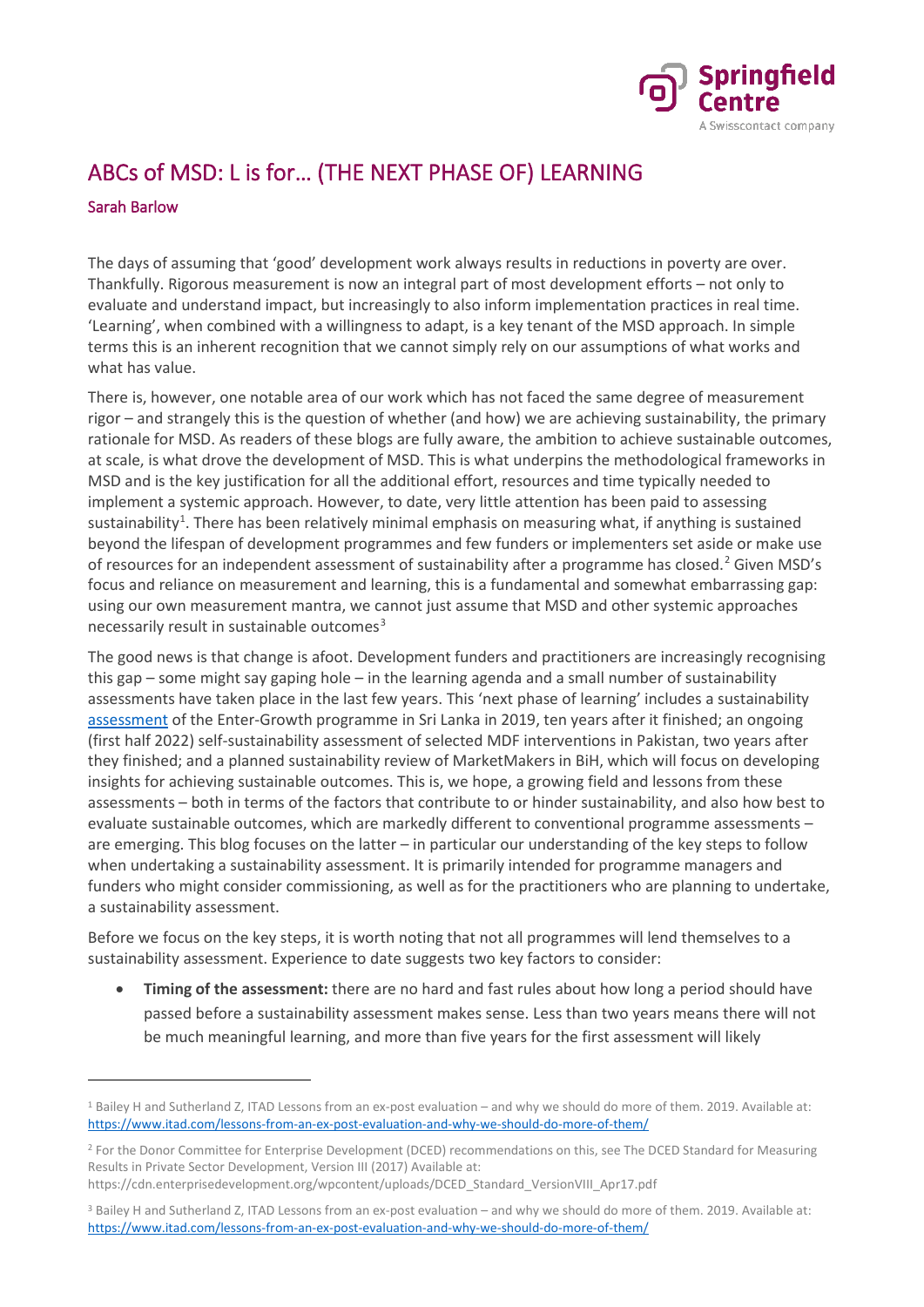undermine the feasibility of the process as people move on and stakeholder memories are fallible. Although this will vary by programme and context, we expect that in most circumstances an assessment after two to three years would be useful, ideally followed up again after a further three to five years. A long-range assessment after ten years or longer can provide unique learning, but the results would likely be richer and more credible if there had also been one or two interim assessments.

• **MRM systems:** combined with programme reporting, the existence of an effective, ideally independently audited, MRM system is a crucial foundation for an ex-post sustainability assessment. This is important in building understanding of what was intended, what was done, what was achieved in terms of changes, and what kind of impact these resulted in (if any). The regular use of frameworks which show a programme's theories of change, such as results chains, make ex-post sustainability assessments substantially easier.

These are the main broad steps we have found useful for ex-poste sustainability assessments of system change programmes:

- 1. Be clear about the **definition of sustainability** that the assessment is going to apply and measure progress against. At face value, defining sustainability may seem obvious, but it is a much-used term often meaning different things to different people, so well worth seeking agreement and clarity. For most MSD programmes the admittedly ambitious understanding of sustainability is:
	- lasting benefits for an identified target group, which are...
	- driven by lasting improvements to system performance, which are in turn…
	- driven by behaviour changes that last for as long as they continue to yield benefits, but then adapt and evolve so that they continue to yield the similar benefits over time.
- 2. It is not necessary or particularly useful to assess everything a programme has done, so select the **focus and boundaries** of the assessment. A transparent set of criteria is helpful to identify the most appropriate focus – these criteria will be influenced by the nature of the programme and the particular interests of the funders, but it is important to include feasibility aspects such as the relative strength of the evidence base, the potential for learning, the degree of distortion that has taken place after the close of the programme (and that will impact any findings) and crucially the practicality of being able to re-trace the programme's steps and interview key informants.
- 3. Map the **behaviour changes** and **performance changes** for each system function in each of the selected regions. Using results chains to show the connections between the behaviour and performance changes is helpful.
- 4. Clarify the **priority questions** that the sustainability assessment needs to answer. These will typically fit within the following broad categories:
	- Questions about whether behaviour changes that were facilitated by the programme have been sustained
	- Questions about whether performance changes have been sustained
	- Questions about other behaviour changes in the key system functions, that were not facilitated by the programme; and
	- Questions about attribution and contribution
- 5. Develop **a research plan** including **data collection instruments** best suited to address the identified questions. If time and budget allow, it is helpful to make use of a combination of methods to explore different issues with different informant groups and triangulate findings. We found that the most interesting learning comes from qualitative research, exploring why changes were or were not sustained and digging into the various ways and extents to which they were sustained.